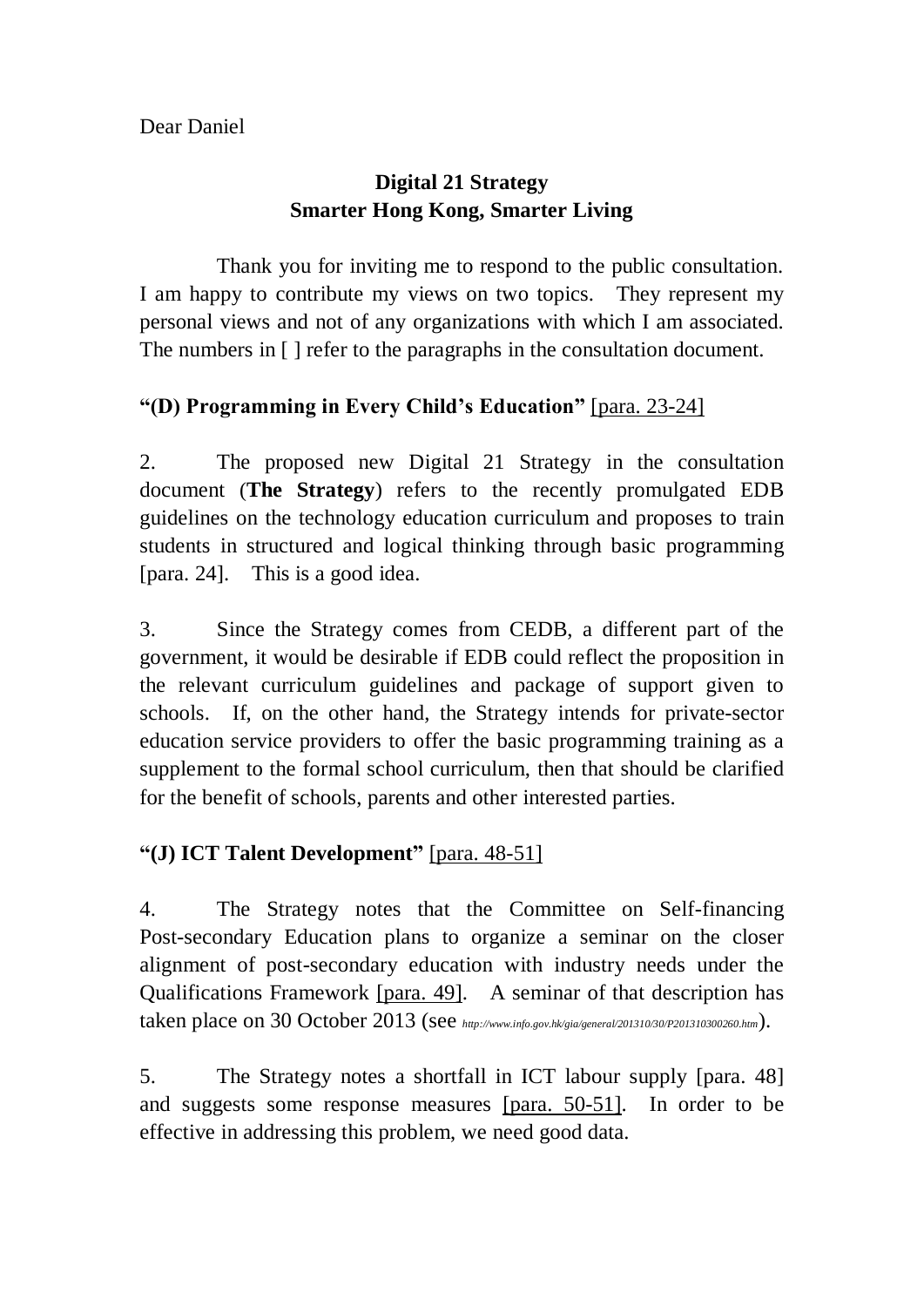6. demand, supply and shortfall than just the gross figures on local supply and additional demand (4434 versus 4736 in 2012) that are shown in the IBM consultancy report (page 100). The ICT sector has diversified into sub-disciplines such as information systems, telecommunications, information security, etc., each with different job categories. Some jobs calls for professional competencies typically supplied by degree programmes. non-degree post-secondary programmes are filling these positions. More in-depth analysis of the present situation should be conducted. There needs to be a clearer picture on the ICT manpower There are also technical positions and the graduates from

 $7.$  [para. 51] is much desired for improving the competitiveness of the ICT profession in the local labour market. To provide pointers to other possible measures for addressing the manpower shortage, there are more questions to be answered. For example, what, if any, are there overlaps in competency needs among professional and technical ICT jobs and how that affect supply and demand ? How to increase labour supply by attracting more graduates from appropriate non-degree post-secondary programmes into the workforce and facilitating them to continuously upgrade their ICT qualifications, ensuring upward career mobility ? What is the likely quantitative impact on the ICT sector due to aging in the working population ? There is insufficient data to satisfactorily answer the above and other relevant questions so as to guide effective response to the manpower shortage. The ongoing OGCIO-led initiative on professional recognition

 8. Increasing industry training (internship, placement, sandwich programmes, etc.) opportunities in academic and vocational training programmes is important [para. 50]. Again, knowing what is the present situation and where the deficiencies are should facilitate government, industry and the academia in designing more effective response measures. For example, what is the overall level of participation by students in industry training of different types and durations, and how that correlates with entry into the ICT workforce after their graduation ? What evidence is available on the effectiveness of different industry training arrangements in attracting and preparing graduates for ICT employment ? Which type(s) of industry training places are in short supply and by how much ? On the other hand, are many (degree and non-degree) students